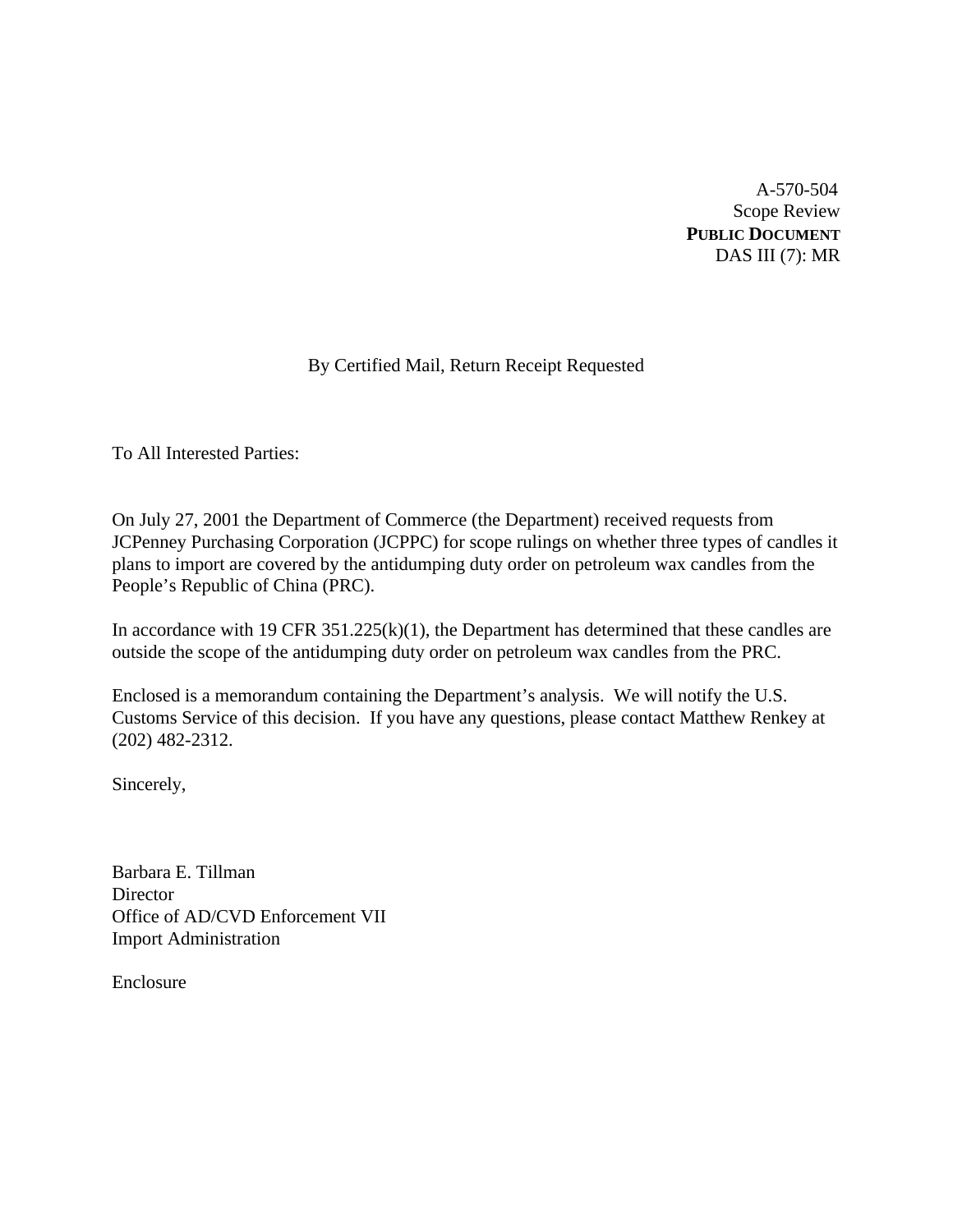A-570-504 Scope Review **PUBLIC DOCUMENT** DAS III (7): MR

| <b>MEMORANDUM FOR:</b> | Joseph A. Spetrini<br><b>Deputy Assistant Secretary</b><br>Enforcement Group III                                                                                  |
|------------------------|-------------------------------------------------------------------------------------------------------------------------------------------------------------------|
| FROM:                  | Barbara E. Tillman<br>Director<br>Office of AD/CVD Enforcement VII                                                                                                |
| <b>SUBJECT:</b>        | Final Scope Ruling; Antidumping Duty Order on Petroleum Wax<br>Candles From the People's Republic of China (A-570-504);<br><b>JCPenney Purchasing Corporation</b> |

### **Summary**

On July 27, 2001, the Department of Commerce (the Department) received a request from JCPenney Purchasing Corporation (JCPPC) for scope rulings on three candles (two "rose blossom" candles and one "autumn leaf" candle) to determine if they are covered by the antidumping duty order on petroleum wax candles from the People's Republic of China (PRC) (the Order) (Petroleum Wax Candles from the PRC: Final Determination of Sales at Less Than Fair Value, 51 FR 25085 (July 10, 1986) (Final Determination)). In accordance with 19 CFR  $351.225(k)(1)$ , we recommend that the Department determine that these candles are outside the scope of the Order.

### **Background**

JCPPC filed its request for a scope ruling in proper form on July 27, 2001. On September 10, 2001, the National Candle Association (NCA), petitioner in this proceeding, filed comments on JCPPC's request. On September 19, 2001, JCPPC filed a rebuttal to the NCA's comments. A memo regarding the Department's decision to extend the 45-day deadline for this scope inquiry has been placed on the record. See, Memo to the File through Sally C. Gannon from Matthew Renkey, Petroleum Wax Candles from the People's Republic of China: Scope Inquiries from Avon Products, Inc., JCPenney Purchasing Corporation, and Premier Candle Corp..

The regulations governing the Department's antidumping scope determinations are found at 19 CFR 351.225. On matters concerning the scope of an antidumping duty order, the Department first examines the descriptions of the merchandise contained in the petition, the determinations of the Secretary and the International Trade Commission (the Commission), the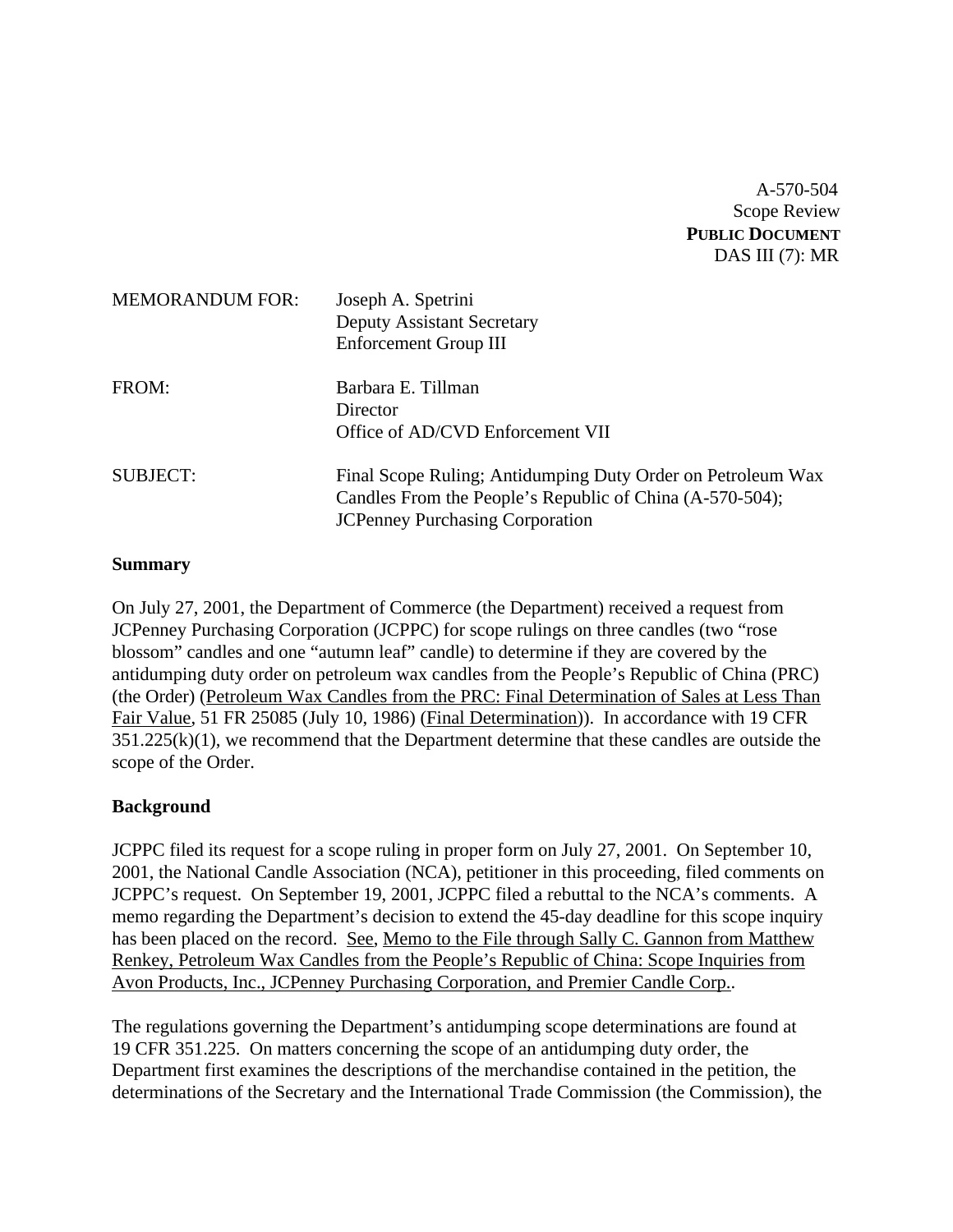initial investigation, and the antidumping duty order. This determination may take place with or without a formal inquiry. If the Department determines that these descriptions are dispositive of the matter, the Department will issue a final scope ruling as to whether or not the subject merchandise is covered by the order. *See* 19 CFR 351.225(d).

Conversely, where the descriptions of the merchandise are *not* dispositive, the Department will consider the five additional factors set forth at 19 CFR 351.225(k)(2). These criteria are: i) the physical characteristics of the merchandise; ii) the expectations of the ultimate purchasers; iii) the ultimate use of the product; iv) the channels of trade in which the product is sold; and v) the manner in which the product is advertised and displayed. The determination as to which analytical framework is most appropriate in any given scope inquiry is made on a case-by-case basis after consideration of all evidence before the Department.

In the instant case, the Department has evaluated JCPPC's requests in accordance with 19 CFR  $351.225(k)(1)$  and the Department finds that the descriptions of the products contained in the petition, the final determinations of the Secretary (including prior scope determinations) and the Commission, the initial investigation, and the antidumping duty order are, in fact, dispositive. Therefore, the Department finds it unnecessary to consider the additional factors set forth at 19 CFR 351.225(k)(2).

Documents and parts thereof from the underlying investigation deemed relevant by the Department to this scope ruling were made part of the record of this determination and are referenced herein. Documents that were not presented to the Department, or placed by it on the record, do not constitute part of the administrative record for this scope determination.

In its petition of September 4, 1985 the National Candle Association requested that the investigation cover:

[c]andles [which] are made from petroleum wax and contain fiber or paper-cored wicks. They are sold in the following shapes: tapers, spirals, and straight-sided dinner candles; rounds, columns, pillars; votives; and various wax-filled containers. These candles may be scented or unscented ... and are generally used by retail consumers in the home or yard for decorative or lighting purposes (Antidumping Petition, September 4, 1985 at 7).

The Department defined the scope of the investigation in its notice of initiation. This scope language carried forward without change through the preliminary and final determinations of sales at less than fair value and the eventual antidumping duty order:

[c]ertain scented or unscented petroleum wax candles made from petroleum wax and having fiber or paper-cored wicks. They are sold in the following shapes: tapers, spirals, and straight-sided dinner candles; rounds, columns, pillars, votives; and various wax-filled containers. Petroleum Wax Candles from the People's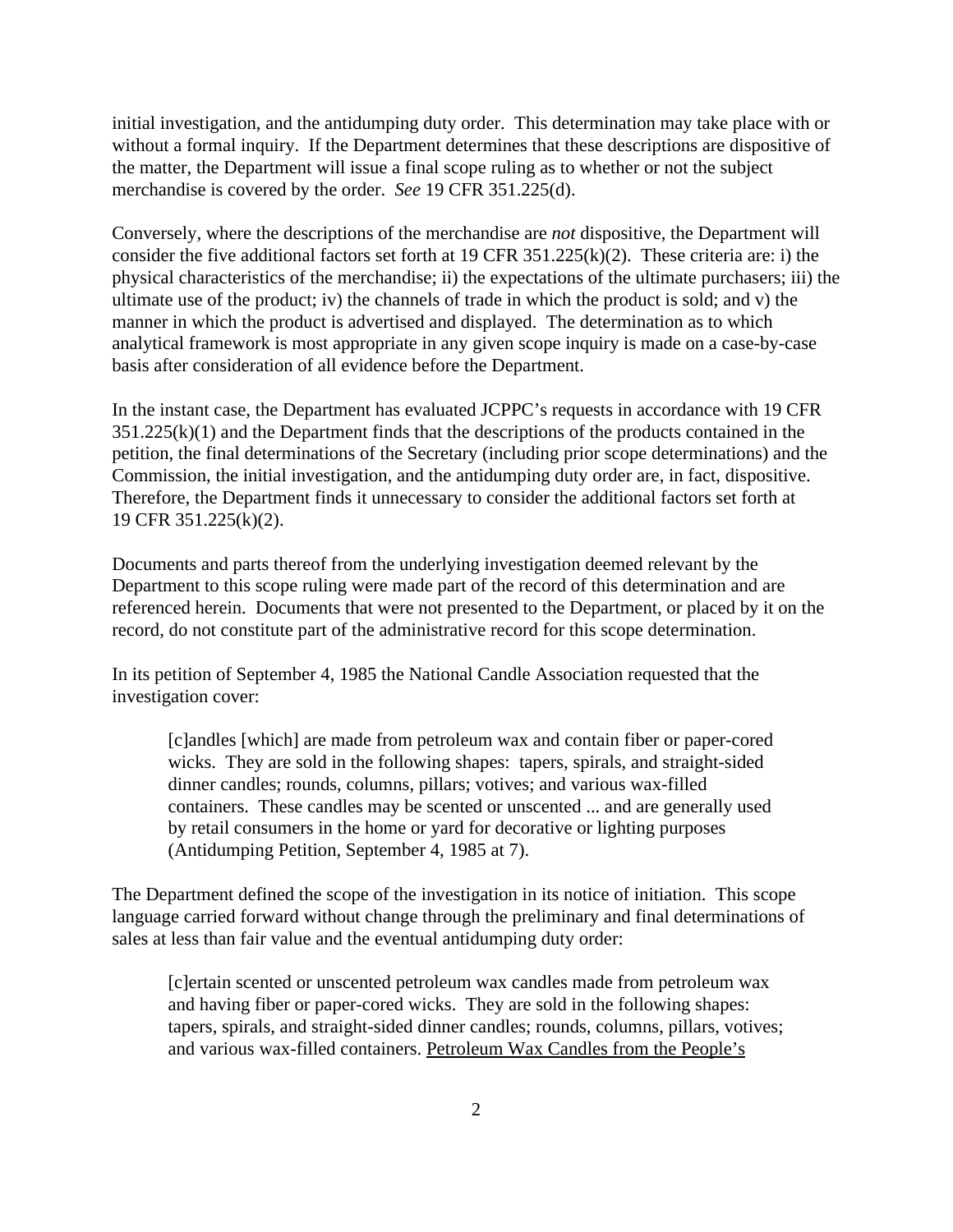Republic of China: Initiation of Antidumping Duty Investigation, 50 FR 39743 (September 30, 1985); Preliminary Determination of Sales at Less Than Fair Value, 51 FR 6016 (February 19, 1986); Final Determination; and Antidumping Duty Order: Petroleum Wax Candles from the People's Republic of China, 51 FR 30686 (August 28, 1986).

The Commission adopted a similar definition of the "like product" subject to its determinations, noting that the investigations did not include "birthday, birthday numeral and figurine type candles" (Determinations of the Commission (Final), USITC Publication 1888, August 1986, at 4, note 5, and A-2 (Commission Determination)).

Also of relevance to the present scope inquiry is a notice issued to the United States Customs Service in connection with a July 1987 scope determination concerning an exception from the Order for novelty candles, which states:

The Department of Commerce has determined that certain novelty candles, such as Christmas novelty candles, are not within the scope of the antidumping duty order on petroleum-wax candles from the People's Republic of China (PRC). Christmas novelty candles are candles specially designed for use only in connection with the Christmas holiday season. This use is clearly indicated by Christmas scenes and symbols depicted in the candle design. Other novelty candles not within the scope of the order include candles having scenes or symbols of other occasions (*e.g.*, religious holidays or special events) depicted in their designs, figurine candles, and candles shaped in the form of identifiable objects (*e.g.*, animals or numerals), (CIE N-212/85, September 21, 1987; Letter from the Director, Office of Compliance, to Burditt, Bowles & Radzius, Ltd., July 13, 1987) (emphasis added).

### **JCPPC's Scope Request**

JCPPC argues that all candles subject to this inquiry, the rose blossom and leaf candles, are in the form of identifiable objects, which are not covered by the scope of the Order. JCPPC also contends that the "autumn leaf candle" should also be excluded from the Order's scope under the holiday novelty exclusion since it meets U.S. Customs' criteria to be classified as a festive article. JCPPC included a sample of each candle with its scope request.

#### **NCA's Comments**

The NCA contends that JCPPC's candles lack the characteristics necessary to exclude them from the scope of the Order. The NCA argues that JCPPC's rose candles are in fact rounds, a type of candle within the scope of the Order, and are not in the shape of roses since the candles have flat bottoms. The NCA concludes that the decorative effect of a rose on these round candles is not grounds for excluding a candle from the Order's scope. The NCA also states that JCPPC's leaf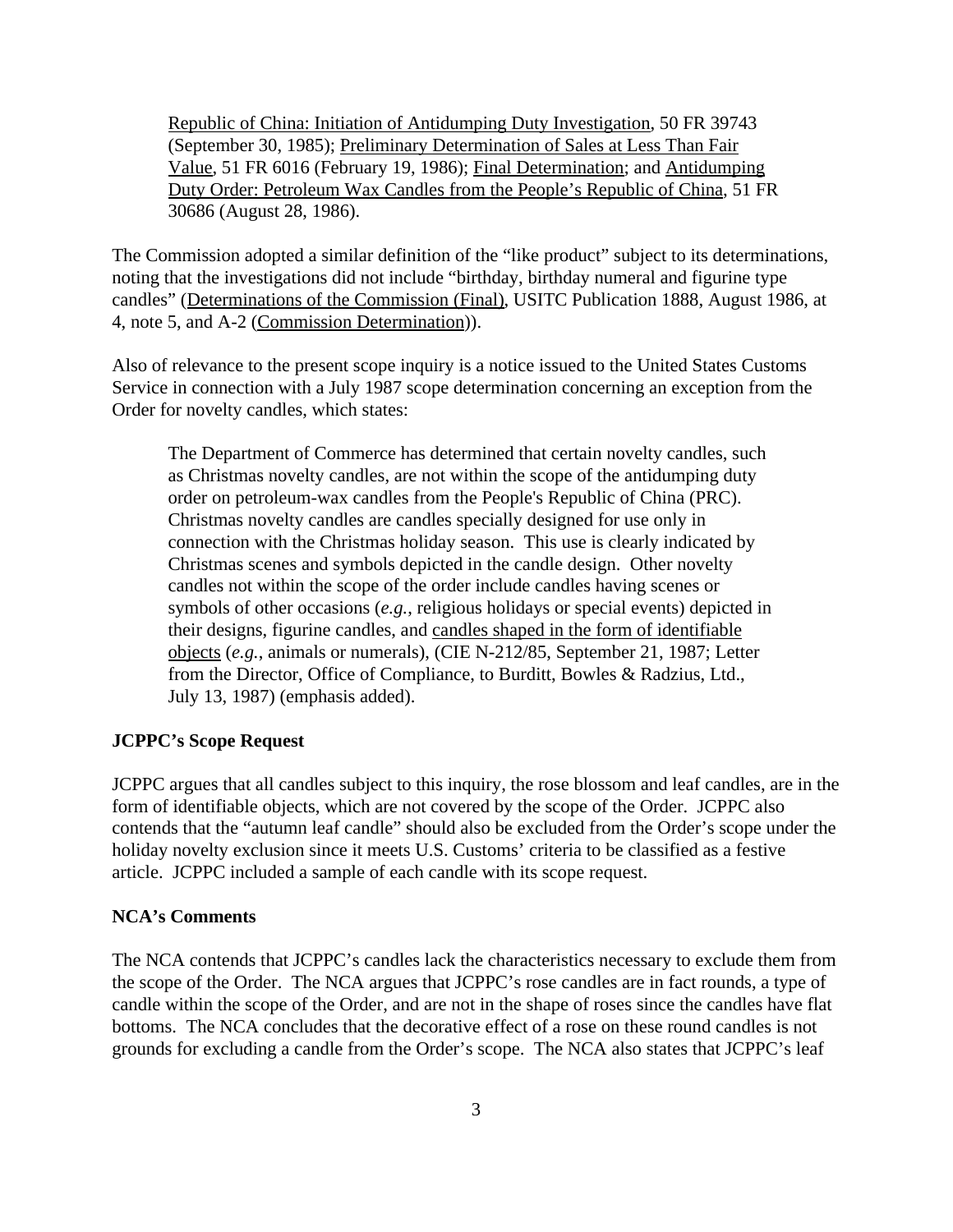candle is not in the form of an identifiable object, since it too has a flat bottom, and also lacks leaf veins or other designs on the bottom to make it look like a leaf. The NCA concludes that JCPPC's leaf candle is simply a column candle possessing the decorative effect of a leaf.

#### **JCPPC's Rebuttal**

JCPPC argues that the scope of the Order is limited to the shapes specifically named therein. JCPPC states that its two rose-shaped candles are in the shape of three-dimensional large open pink rose blossoms with clearly defined petals, and that its maple leaf-shaped candle is in the form of a three-dimensional maple leaf with leaf veins imprinted on clearly defined leaf segments. JCPPC cites a prior scope ruling by the Department for a previous request it filed which stated that certain candles in the shapes of pinecones, apples, pumpkins, gourds, Christmas ornaments, houses and churches are outside the scope of the Order (Final Scope Determination, JCPPC, May 21, 2001). Given these facts, JCPPC concludes that its rose blossom and leaf candles should be found outside the scope of the Order as identifiable objects.

As an additional basis for determining that its leaf candle should be outside the scope of the Order, JCPPC contends that it is a festive article pertaining to the autumn season and should thus be considered under the holiday novelty exemption.

#### **Analysis**

When determining whether or not a particular product claimed as a novelty candle is within the scope of the antidumping duty order, the Department's first line of inquiry is whether the shape of the candle falls within those shapes listed by the inclusive language of the Order's scope, *i.e.*, "tapers, spirals, and straight-sided dinner candles; rounds, columns, pillars, votives; and various wax-filled containers." If a candle falls within one of the above delineated shapes, it is within the Order's scope. Candles of a shape not listed by the inclusive language of the Order's scope normally will be evaluated to determine whether they are "scented or unscented petroleum wax candles made from petroleum wax and having fiber or paper-cored wicks."<sup>1</sup> If it possesses

<sup>&</sup>lt;sup>1</sup> The Department is changing its practice on this issue. In past scope rulings the Department has determined that candles not of a shape listed by the language of the Order's scope were outside the scope. See, e.g., Final Scope Ruling – Antidumping Duty Order on Petroleum Wax Candles From the People's Republic of China (A-570-504); Endar Corp. (Jan. 11, 2000) ("dragonfly" candle, in the shape of a rough-hewn stone with a dragonfly carved on top, not within scope because it is of a shape not listed by the scope); American Drug Stores, Inc. (Mar. 16, 1998) (sphere or ball shaped candle not within scope because it is a shape not listed by the scope); San Francisco Candle Co. (June 10, 1993) (ball shaped candle not within scope because it is of a shape not listed by the scope). The reason for the change is that, upon review of the text of the scope of the Order, the text of the first sentence of the scope covers "scented or unscented petroleum wax candles made from petroleum wax and having fiber or paper-cored wicks." The text following this broad inclusive sentence provides a list of shapes, which list is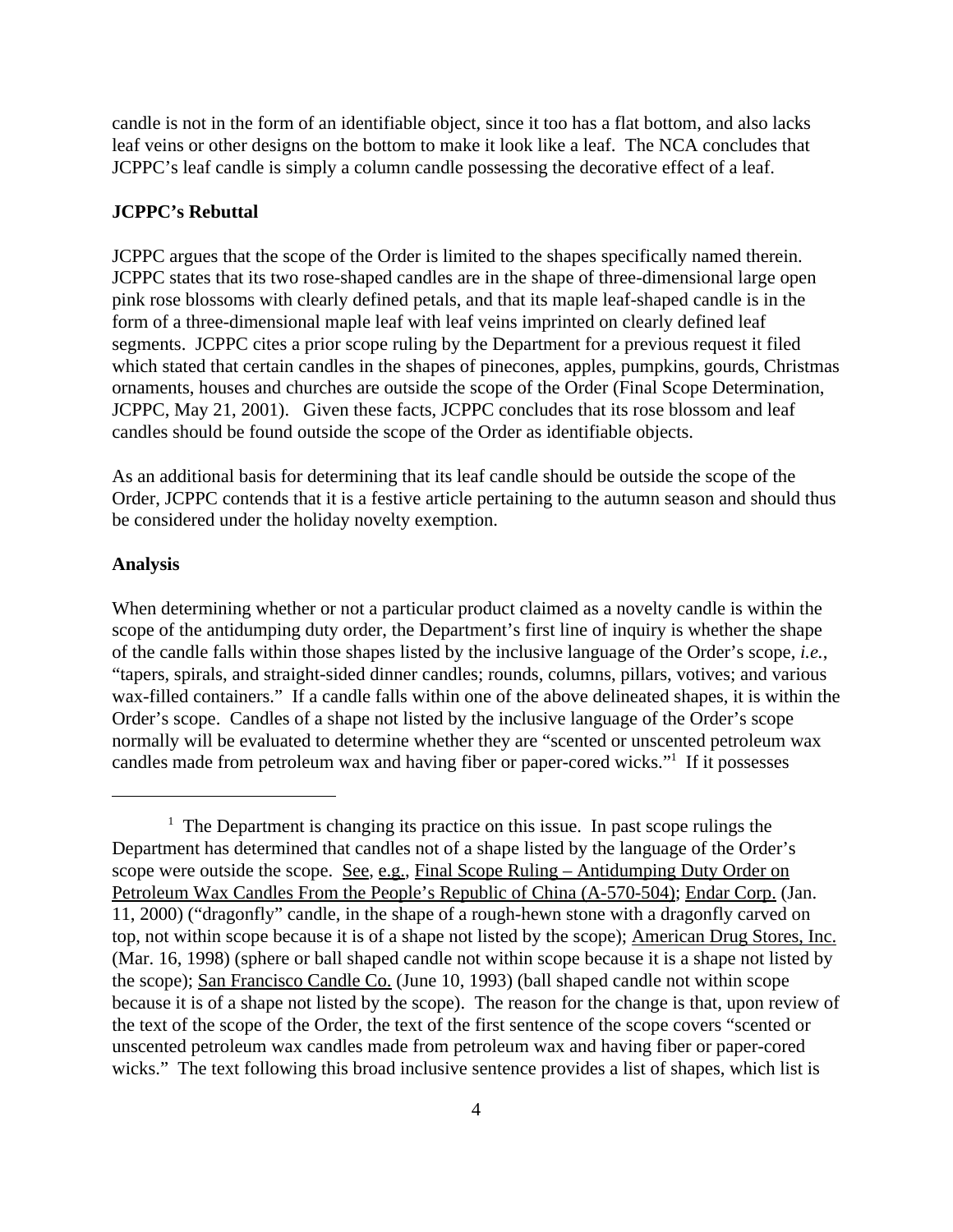characteristics set out in the July 1987 exception, a candle falls outside the scope of the Order. In order for a candle to be found outside the Order's scope as a novelty candle under the July 1987 exception, the characteristic(s) which are claimed to render it a novelty candle must be visible from most angles, as opposed to minimally visible. See Final Scope Rulings – Antidumping Duty Order on Petroleum Wax Candles From the People's Republic of China (A-570-504); JCPenney Purchasing Corp. (May 21, 2001); San Francisco Candle Co. (Feb. 12, 2001); Endar Corp. (Jan. 11, 2000).

With respect to the instant request, we find that for the reasons outlined below, these candles fall outside the scope of the Order.

#### **Floating Pink Rose Blossom (Style D3201P)**

This candle, in the shape of an open rose blossom, is approximately 4 inches wide and 1¾ inches high, and has carved individual petals rising from the base. This candle is shaped as an identifiable object (an open rose blossom) and is identifiable as such from most angles. Thus, this candle falls within the July 1987 novelty candle exception.

This approach of evaluating such candles in light of the entire text of the scope is in keeping with the recent opinion of the Court of International Trade (CIT), noting that a better approach in scope rulings is to avoid subjective issues of intent and, instead, look to the petition's language to determine whether the class or kind of merchandise at issue was expressly included. Duferco Steel, Inc. v. United States, 146 F. Supp. 2d 913 (Ct. Int'l Trade 2001). Such an approach is a recent departure from past CIT precedent that required Commerce to give ample deference to the petitioner's intent when examining a petition's description of the subject merchandise, see, e.g., Torrington Co. v. United States, 995 F. Supp. 117, 121 (Ct. Int'l Trade 1998).

not modified by any express words of exclusivity. The result of our prior practice of excluding candles of a shape other than those listed was inconsistent with the fact that such candles were "scented or unscented petroleum wax candles made from petroleum wax and having fiber or paper-cored wicks." We now determine that this practice was incorrect because it had the effect of narrowing the broad coverage of the first sentence of the Order's scope. The list of shapes in the second sentence of the Order's scope does not provide a textual basis for such a narrowing of the coverage of the first sentence of the Order's scope. Accordingly, in order to give full effect to the first sentence of the inclusive language of the scope, the Department in this and future cases normally will evaluate whether candles of a shape not listed by the inclusive language of the Order's scope are scented or unscented petroleum wax candles made from petroleum wax and having fiber or paper-cored wicks.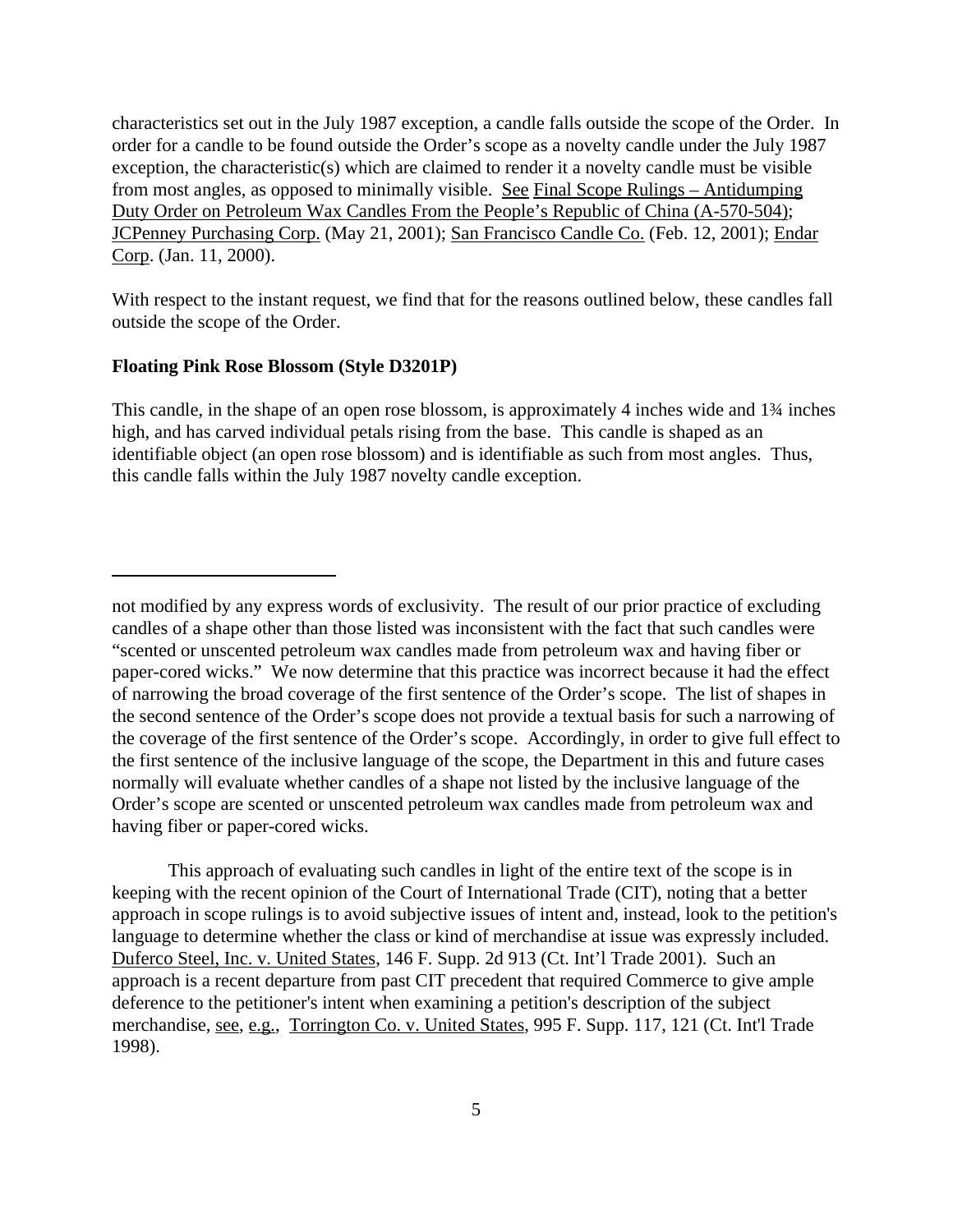### **Floating Pink Rose Blossom (Style C-1013A)**

This item is similar to the Floating Pink Rose Blossom above, but measures approximately 2½ inches wide and 1 inch high, with the same style of petals rising from the base.This candle is shaped as an identifiable object (an open rose blossom) and is identifiable as such from most angles. Thus, this candle falls within the July 1987 novelty candle exception.

## **Autumn Leaf (Lot #3035)**

This candle is in the shape of a leaf, with clear delineation of the leaf edges and points, and with veins imprinted on the leaf surface. When viewed from above, the candle is easily identifiable as a leaf. From the sides and bottom, one can still distinguish the leaf edges and points. Thus, like the rose blossom candles discussed above, this candle is in the form of an identifiable object and is identifiable as such from most angles.

In its request, JCPPC argues that this item should also be outside the Order's scope because it is a festive article associated with the fall season. The Department does not consider this a valid argument for excluding this candle from the Order's scope. Whether or not a candle can be classified as a festive article is immaterial to the Department's scope determination. The festive article classification pertains only to the Harmonized Tariff Schedule of the United States (HTSUS) number assigned to merchandise entered into the United States. The holiday novelty concept embodied in the July 1987 novelty exception is separate and distinct from a festive article HTSUS classification. To qualify for the July 1987 novelty exception, a candle must contain designs, inter alia, specific to a particular holiday (emphasis added). There is no basis within the July 1987 novelty exception for determining candles to be outside the Order's scope based on generic seasonal characteristics, such as an HTSUS classification as a festive article associated with the fall season.

## **Summary**

JCPPC's "rose blossom" and "autumn leaf" candles are in the shape of identifiable objects. Thus, these candles fall within the July 1987 novelty candle exception as identifiable objects. This conclusion is consistent with the scope of the investigation and the Order, as defined in the petition, as well as the Department's and the Commission's prior determinations.